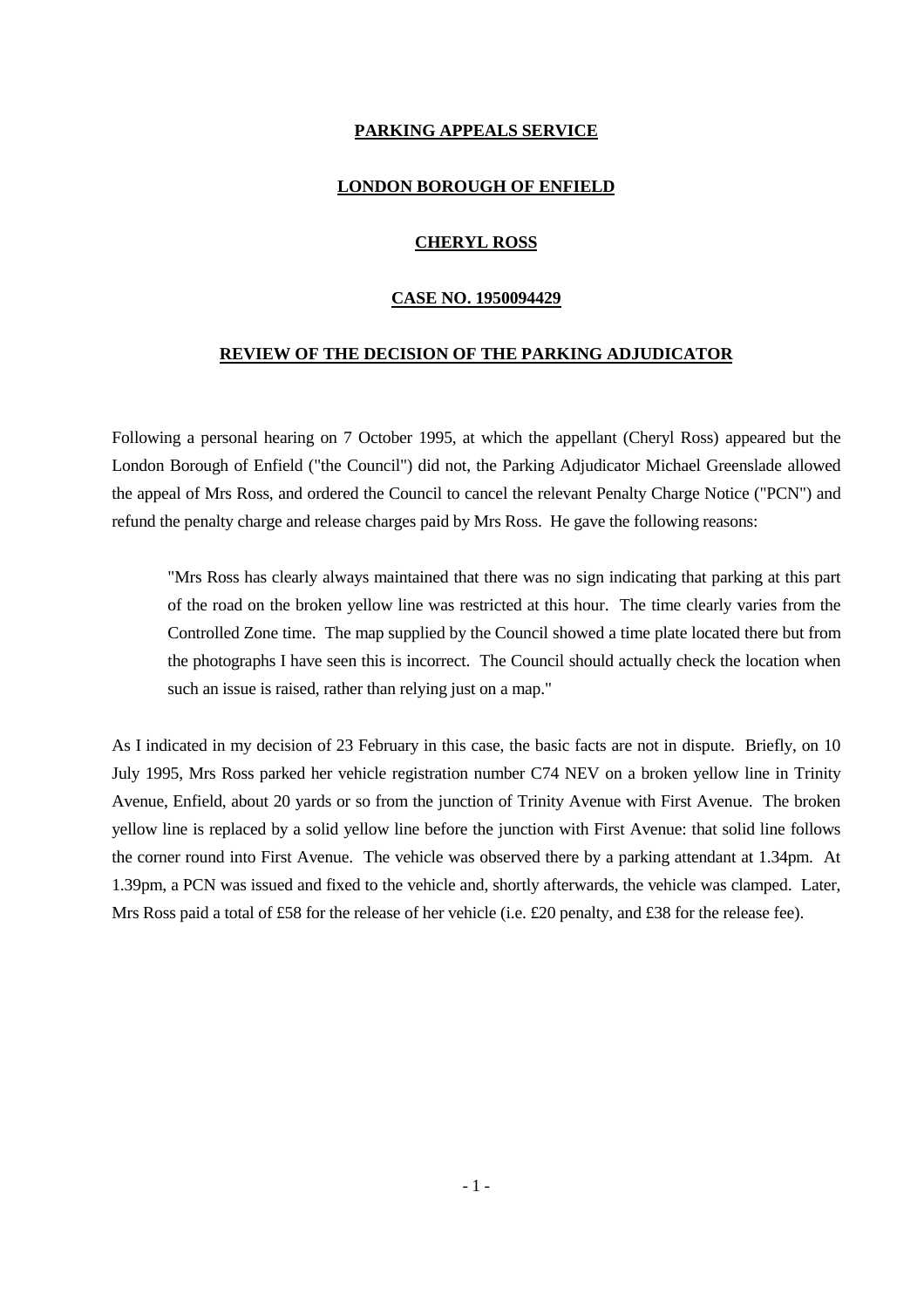The evidence before Mr Greenslade included the following:

- (i) A map submitted by the Council showing the site, and in particular where the solid and broken yellow lines are. The relevant lines are marked in places with "WR/F" or "WR/P". No explanation was provided by the Council for these: Mr Greenslade appears to have assumed that they marked where there were plates indicating the relevant parking restriction. In the absence of any explanatory evidence from the Council, this was an understandable (although, as the photographs I now have show, incorrect) assumption.
- (ii) Although the Council's letter to Mrs Ross of 24 July, rejecting her representations, says that "where there is a broken yellow line within a [CPZ], the Council is only required to display a time plate if the restriction differs from that of the [CPZ]", the Council submitted in evidence a document headed "Summary of Traffic Order" which said:

"This road is within the Borough's Special Parking Area. The operational times of the Waiting Restrictions are 1.00AM [presumably a typographical error for "PM"] to 2.00PM Monday to Friday inclusive. *The broken yellow lines do have adjacent plates indicating the operational hours*" (emphasis added).

In a CPZ, the zonal restriction is marked by some form of yellow line, but the restriction is marked by entry plates, and not adjacent plates. This evidence from the Council indicates that the *broken* yellow lines *do* have adjacent plates indicating the operational hours, which is tantamount to saying that the broken yellow lines do not denote the CPZ zonal restrictions. No doubt, that is why Mr Greenslade in his Decision said: "The time [restriction denoted by the broken yellow line] clearly varies from the Controlled Zone time."

(iii) A photograph from Mrs Ross showing that the broken yellow line upon which she parked did not have an adjacent plate indicating the operational hours. (It is this photograph which is referred to below, to which the Council took exception).

I have looked carefully at all of the evidence before Mr Greenslade. In my Decision of 23 February, I said that: "[Mr Greenslade] appears to have taken the view - entirely understandable on the evidence before him that the CPZ restriction was marked by the solid line: and the broken line was subject to some other (but unspecified) restriction". In my view, on the evidence before him (and particularly the summary of the Traffic Order submitted by the Council), it would have been very difficult for him to have come to a different decision.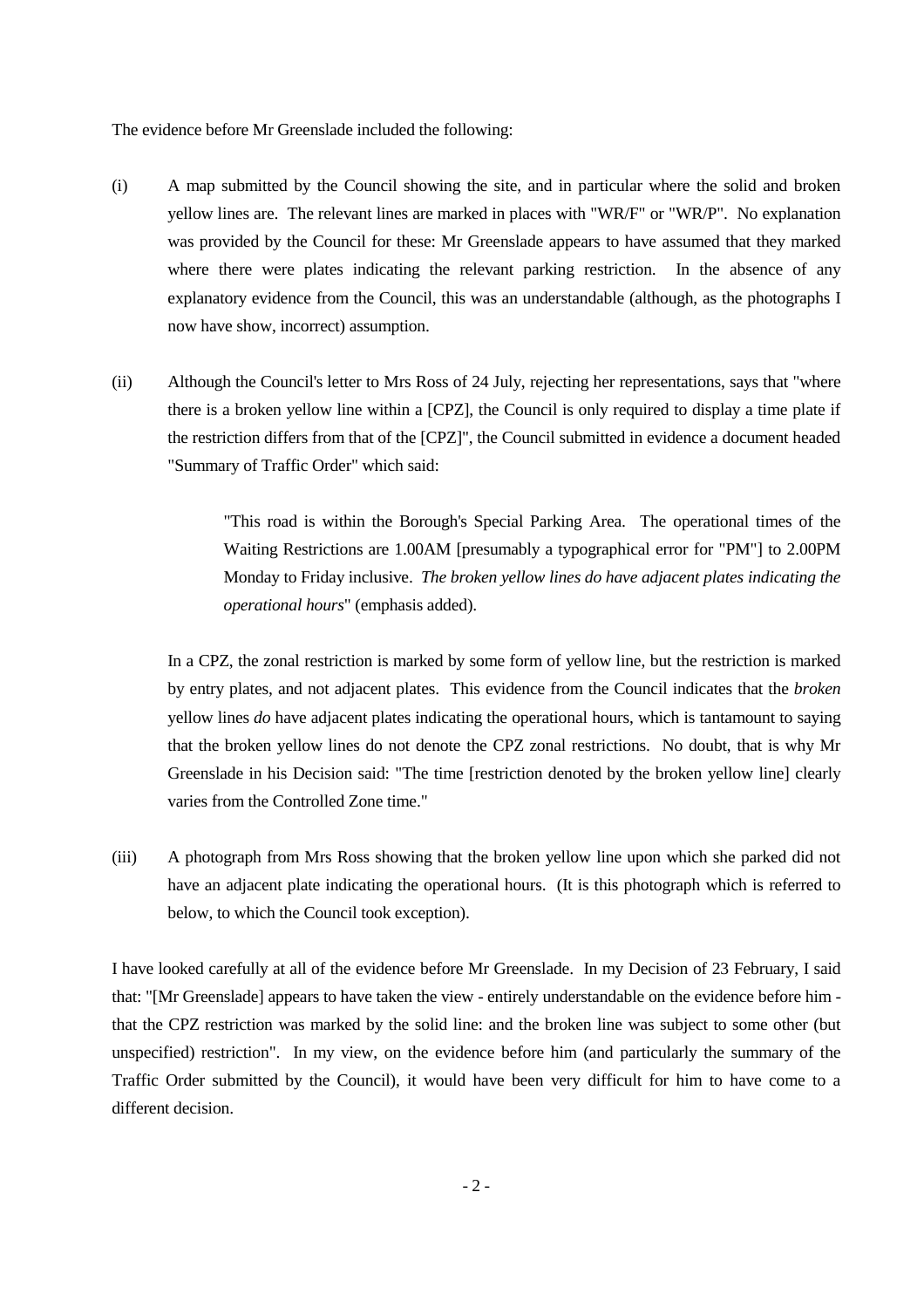However, shortly after Mr Greenslade's Decision, the Council applied for a review of his Decision. On 23 February 1996, following a further hearing before me at which the Council appeared but Mrs Ross did not, on the Council's application for this case to be reviewed, I indicated that (despite what I have said above about the apparent merits on the evidence before Mr Greenslade and despite the limited circumstances in which a review was warranted) I considered a review appropriate on the ground set out in Regulation 11(1)(e) of the Road Traffic (Parking Adjudicators) (London) Regulations 1993 i.e. that the interests of justice required a review in this case. In that Decision, as well as setting out the criteria for review, I said:

"[T]he Parking Adjudicator admitted (and, from his Decision, clearly relied upon) photographs submitted by Mrs Ross on the day of the hearing. The Council indicated that, had they known of this evidence, they would have submitted photographic evidence of their own. They said that one photograph of the appellant was - the Council suggested, wittingly - misleading, and indeed the Adjudicator was misled by it. Far from "the nearest time plate [being] about 100 yards away on the other side of the road where the parking bays commenced", the Council say that there was a time plate governing the restriction on the solid line going round the corner from Trinity Avenue to First Avenue, immediately behind the appellant when she took one of her photographs ... Consequently, the Council say, Mrs Ross was (or should have been) well aware that the CPZ restriction was marked, not by the solid yellow line (which was subject to the specific plated restriction), but by the broken line ...

Despite the restrictions referred to above, I consider the decision of Michael Greenslade of 7 October 1995 ought to be reviewed. In coming to that view, I have taken into account all of the circumstances of the case as outlined above, including the fact that Mrs Ross put in photographic evidence at the hearing at which the Council was not represented and the fact that Mr Greenslade patently relied upon that evidence in coming to his decision. However, these various factors alone would not have been sufficient for me to consider a review was required under Regulation 11, but for the fact that, according to the Council, Mrs Ross misled the adjudicator with one of the photographs and, the Council suggested, she did so wittingly. In these circumstances, if the Council wish to pursue a review, then I consider a review should be ordered. If, upon reflection and considering the matters referred to above, the Council do not wish to pursue a review, they will no doubt advise the clerk to the Parking Appeals Service accordingly ..."

Further documentary evidence has been submitted by both the Council and Mrs Ross. For a case of this type, an enormous amount of evidence has been lodged. Virtually each piece of evidence has been the subject of a "riposte", in the form of further evidence and submissions, from the other side. In this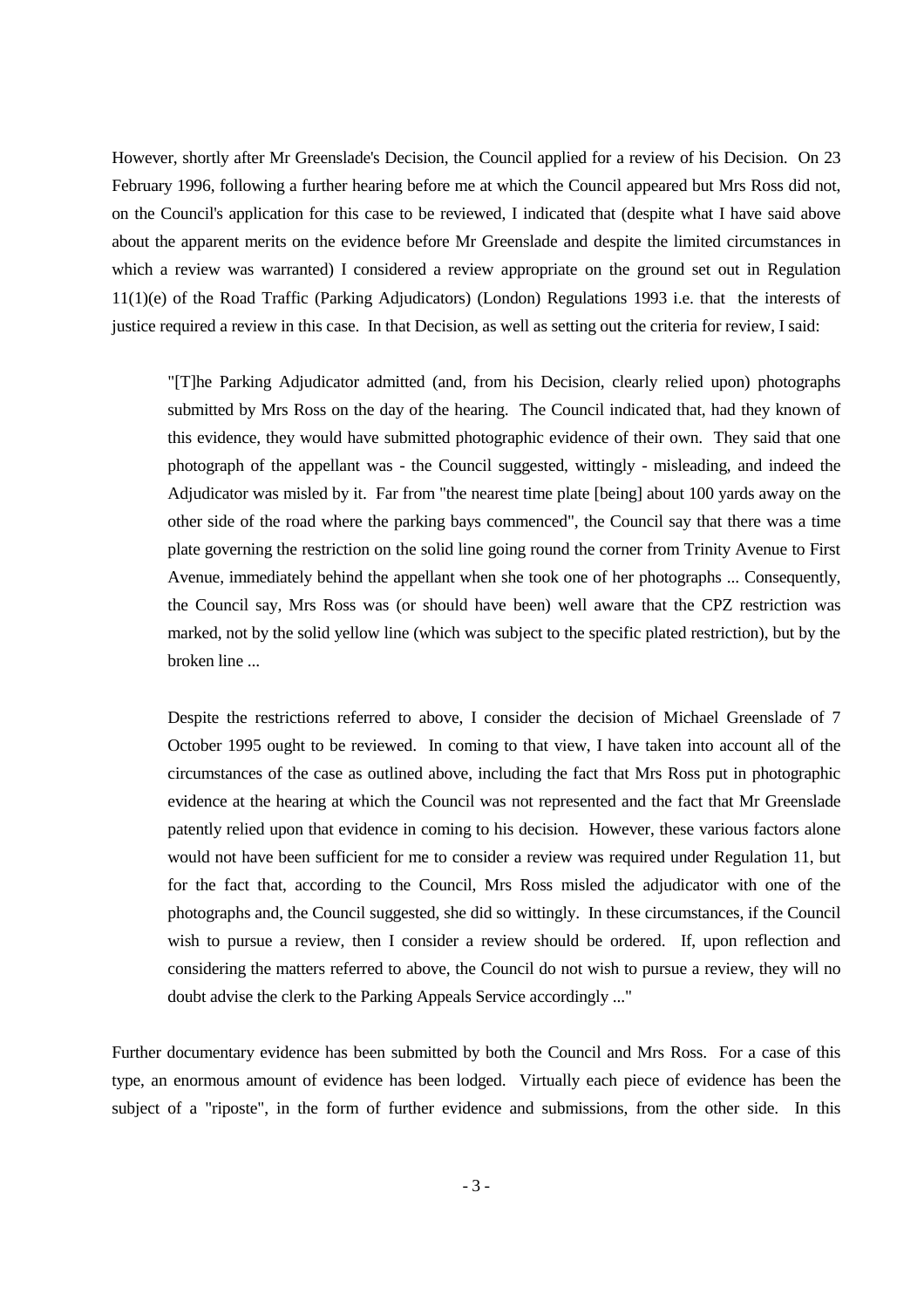connection, I refer again to the comments in my Decision of 23 February in this case, and particularly the following:

"... [I]t can be seen that the grounds for review are very restrictive in scope. This itself is a reflection of the general adjudication scheme set up by the [Road Traffic Act 1991], which was to provide a relatively cheap and expeditious appeal from a refusal of an authority to accept a car owner's representations against a penalty. Whilst I do not underestimate the high levels of feeling amongst motorists which parking "tickets" can engender - and of course the sums of money involved are not negligible, particularly when clamping and towing away is involved - the appeal procedure was designed to be appropriate and proportional to the subject matter involved. An inherent part of the scheme is to ensure that the adjudicator's decision is final and conclusive, save in very exceptional cases ..."

With regard to the "levels of feeling" engendered in these matters, suggestions have been made that some of the evidence submitted lacks credibility to the extent that it amounts to a deliberate attempt to mislead. Both the Council and the appellant have said that they have been subjected to unpleasant threats on the telephone, by the other. Whilst taking account of all which has been said to me in considering the weight to give evidence, I do not believe it is necessary (or would be helpful) to comment in detail on these matters. However, bearing in mind the stress the other parties have given to these matters, I consider I should make two points.

First, having reviewed all of the evidence and heard all of the submissions, I do not consider that either party has at any stage made any attempt deliberately to mislead either the other party, the original adjudicator (Mr Greenslade) or me. In particular, bearing in mind the suggestions made by the Council in seeking a review which provided the basis of my decision of 23 February, I would like to make it clear that I find there to be no cogent evidence that Mrs Ross has acted in any way improperly in this case, either in submitting her photographs to Mr Greenslade or otherwise. If some comments in her letters appear a little intemperate, it has to be remembered that Mrs Ross is an individual appellant, who has been responding to suggestions from the Council that she has acted improperly.

Second, I am bound to say that in this case there appears to have arisen in the Council a lack of proportion between the matters in issue and their response, which I am afraid I have found difficult to understand and not at all helpful. It must be remembered that, although the parking scheme under the Road Traffic Act 1991 is "decriminalised", it confers the right on London Councils to enforce penalties, and consequently puts them, in some respects, into the role of a "quasi-prosecutor". That is certainly how they are seen by some members of the public. The role demands that a proper sense of balance and proportion is maintained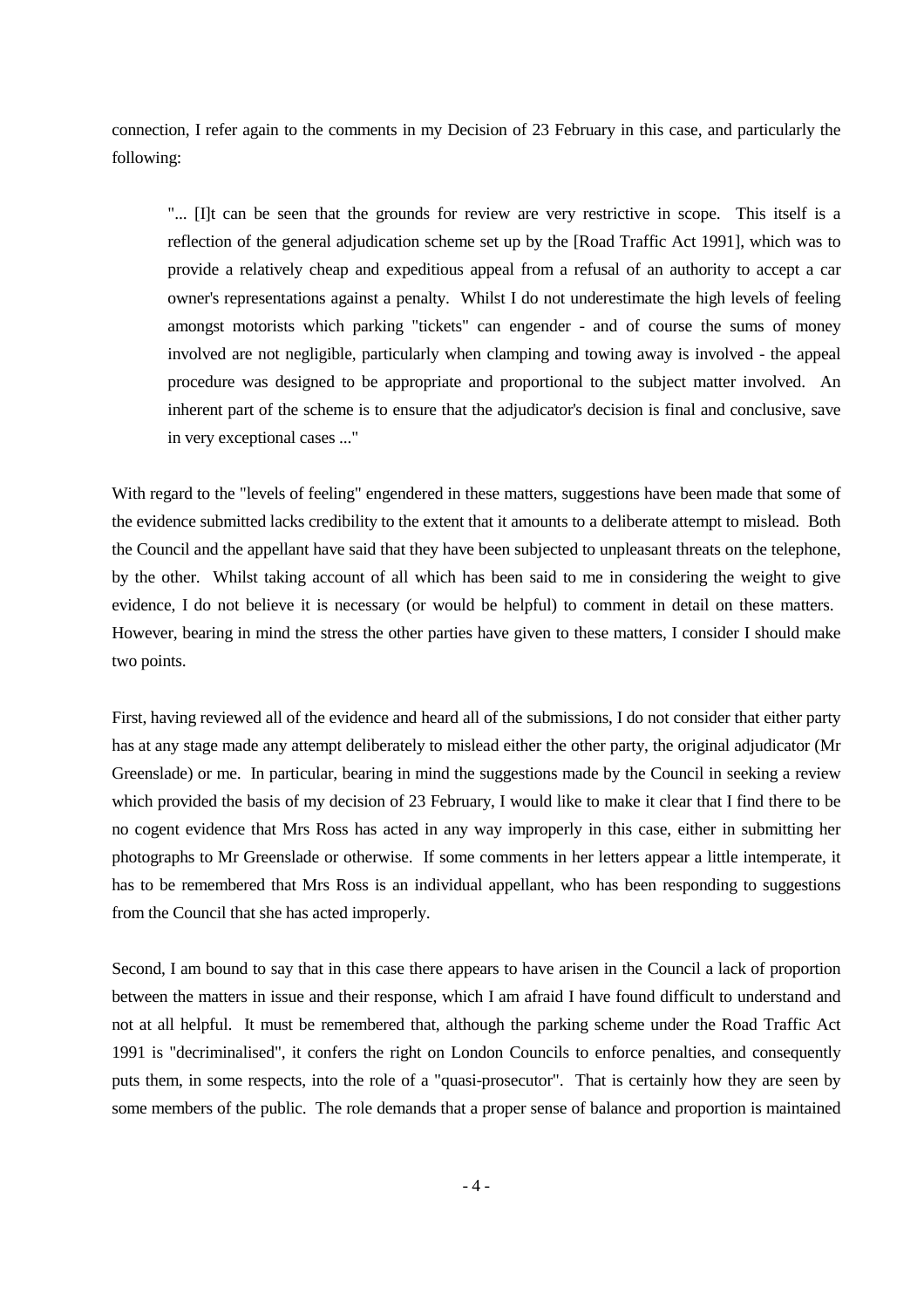by them. Whilst the policy with regard to the enforcement of penalties is a matter entirely for the individual Councils, the apparent lack of proportionality in this case (to which I have referred above) is of concern.

As indicated above, in my decision of 23 February I suggested that the Council reconsider whether they wished to pursue a review. They did so, and they indicated that they did wish to pursue it. Following that indication, there has been the exchange of yet further evidence between the parties, and also a further hearing on 16 April 1996, attended by the Council but not by Mrs Ross.

In my Decision of 23 February, I made it clear that I would not have allowed a review to proceed "but for the fact that, according to the Council, Mrs Ross misled the adjudicator with one of the photographs [she produced to him at the hearing] and, the Council suggested, she did so wittingly." That photograph was taken in Trinity Avenue, from a point towards the junction with First Avenue from where Mrs Ross parked, showing that there were no parking restriction plates in Trinity Avenue, on her side of the road. Again as indicated above, at the earlier hearing, the Council said "that there was a time plate governing the restriction on the solid line going round the corner from Trinity Avenue to First Avenue, immediately behind the appellant when she took one of her photographs." At the February hearing, that point was supported by a map produced by the Council, which showed the lamp post (with the plate governing the parking restriction on the solid yellow line) at the point of the corner of Trinity Avenue and First Avenue. The map was supported on this point by a note of explanation from the Council which says: "The lamp column is positioned approximately 11m from the end of the single yellow line". If the lamp post were where that map shows, Mrs Ross would have been almost bumping into it with her back, when she took the photograph produced to Mr Greenslade. Furthermore, that lamp post would have been clearly and unobstructedly visible from where Mrs Ross parked her car. On the basis of this evidence, I allowed the review sought by the Council: I considered the interests of justice required it, because of the suggestion of impropriety on Mrs Ross' part.

However, from photographs subsequently submitted by Mrs Ross, it is clear that this lamp post is not at the point of the corner of Trinity Avenue and First Avenue, as it is shown to be on the map submitted by the Council. It is, in fact, on the First Avenue side of that corner and the plate attached to the lamp post faces First Avenue. For the hearing on 16 April, in response to a request by me for further information as to the distance from the end of the solid yellow line to the lamp post, the Council produced a further map, which shows the lamp post on the First Avenue side of the triangle of pavement on which it is situate. This map also is not to scale in every respect, but it shows a number of measurements which have been made. It shows that it is 11.3m from the end of the solid yellow line to the lamp post as the crow flies, but 21m from the end of the solid yellow line round the kerb, to the lamp post. The Council confirmed these distances at the hearing of 16 April.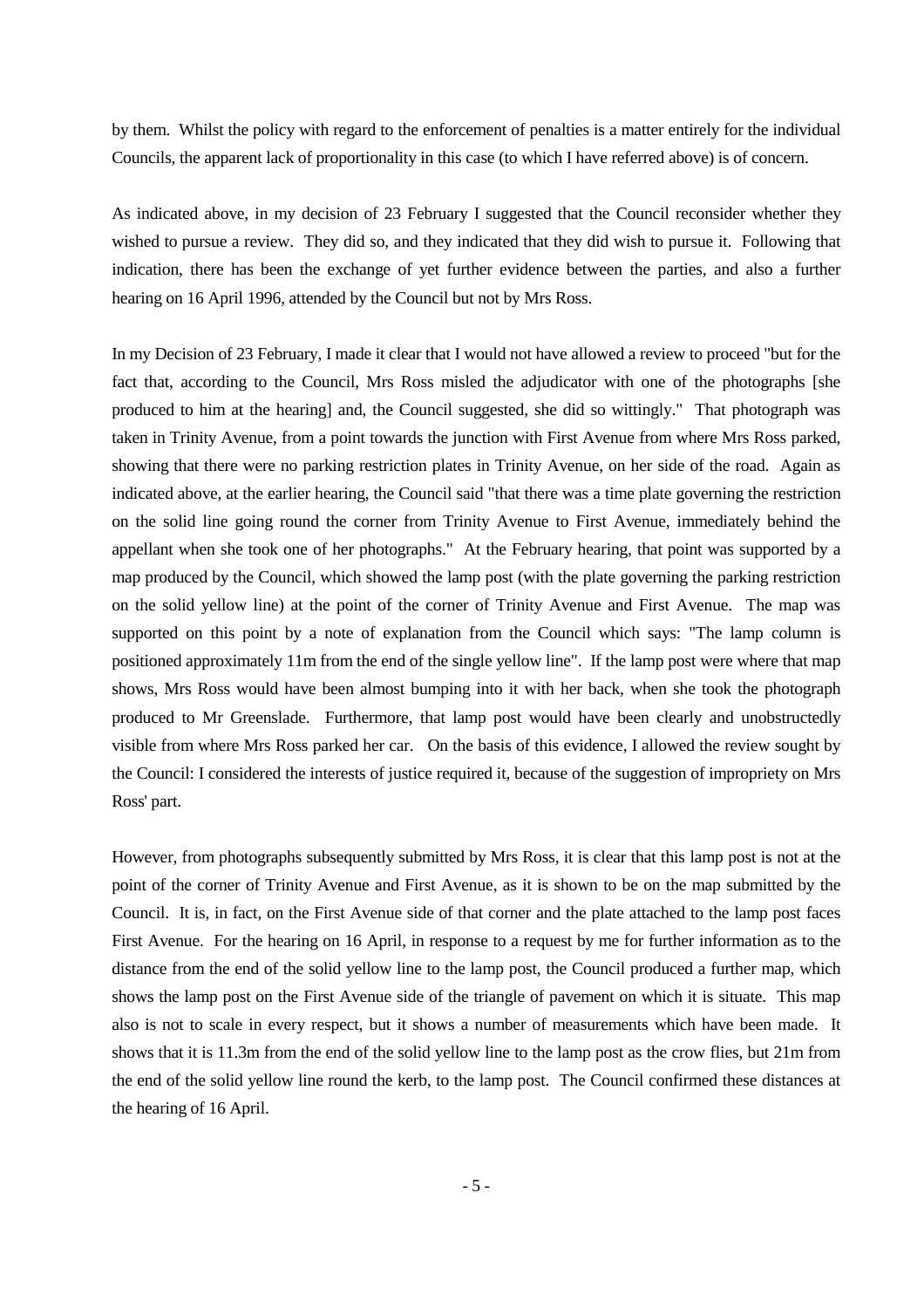On the basis of this new evidence, it is clear that Mrs Ross was some way away from this lamp post when she took her photograph. It was not immediately behind her. Furthermore, the plate on the lamp post would have been facing away from her. In my view, it is clear from this new evidence that she did not seek intentionally to mislead Mr Greenslade. Indeed, with the evidence I now have, it seems to me almost inconceivable that Mr Greenslade was misled at all by that photograph. The photograph merely shows that there are no plates in Trinity Avenue on the side of the road on which Mrs Ross parked. It supported her case that the broken yellow line had no plates marking the relevant restriction: the Council's evidence was that "the broken yellow lines do have adjacent plates indicating the operational hours". It is now common ground between the Council and Mrs Ross that there are no adjacent plates to this broken yellow line.

I do not suggest for one moment that the original map produced by the Council was intentionally wrong, or that the Council in any way intended to mislead anyone by this map, but I do consider it to be materially inaccurate. That it was inaccurate is particularly disappointing, bearing in mind the comment in Mr Greenslade's Decision: "The Council should actually check the location when such an issue is raised, rather than relying just on a map."

On 23 February, I agreed to review this case on the basis that Mrs Ross misled the adjudicator with one of her photographs which, the Council suggested, must have been intentional. On the basis of the evidence subsequently submitted, I find that she did not seek intentionally to mislead Mr Greenslade, and it seems to me that the photograph in fact could not have misled him as to any material fact. Before me, the Council sought review of Mr Greenslade's Decision on the basis of that photograph, and certainly that is the only basis upon which I allowed the review to proceed.

At the hearing on 16 April, the Council submitted that, my having decided on 23 February that a review was appropriate because the interests of justice required it, I was now bound to review it in the sense of hearing the case *de novo*. In other words, they indicated that they considered the grounds set out in Regulation 11(1) of the Road Traffic (Parking Adjudicators) (London) Regulations 1993 to be "gateway" provisions for an appeal. With respect, I do not consider this to be correct. Again I would stress that this is not an appeal procedure, but one of review. In conducting that review (and in the directions ultimately given, following review), the Regulations give an adjudicator very wide discretion. For example, Regulation 11(4) provides that, even if (after a review) an adjudicator considers the original Decision be set aside, the adjudicator is enabled to "substitute such decision as he thinks fit". He is not, even in these circumstances, required to substitute his own decision on the merits. This fits with the general scheme of the Act, to which I referred in my earlier Decision.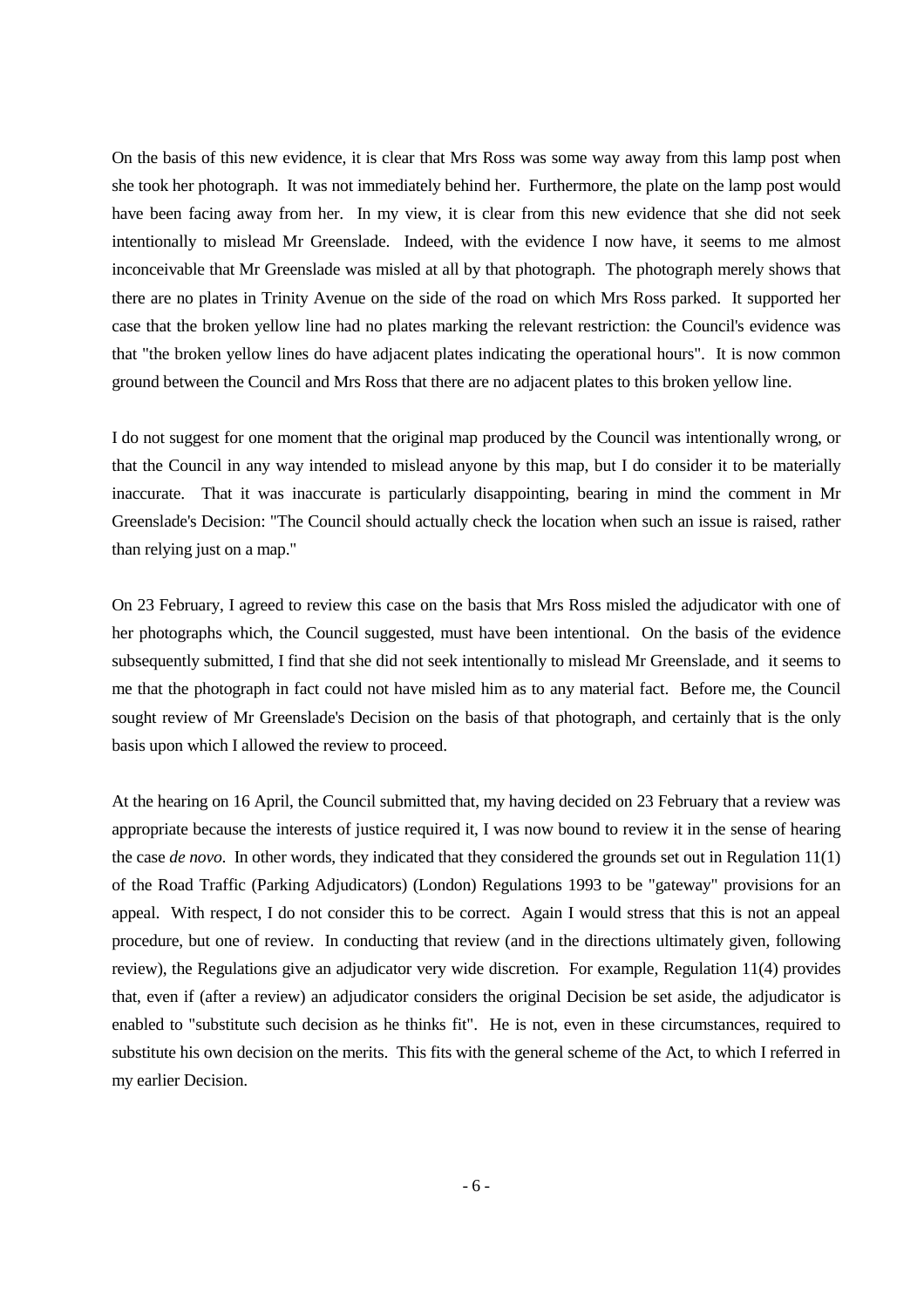As indicated above, the evidence before me now is materially different from the evidence before me in February. If the evidence available to me now had been available to me prior to 23 February, I would not have considered that the interests of justice required a review of Mr Greenslade's Decision. In my view, no review is called for. However, insofar as I have revisited Mr Greenslade's Decision (and consequently reviewed it), for the reasons set out above, I consider it should stand, and I direct the Council to issue a cheque to Mrs Ross for the refund of £58 forthwith upon receipt of this Decision, and in any event within 7 days.

> **G R Hickinbottom 18th April 1996**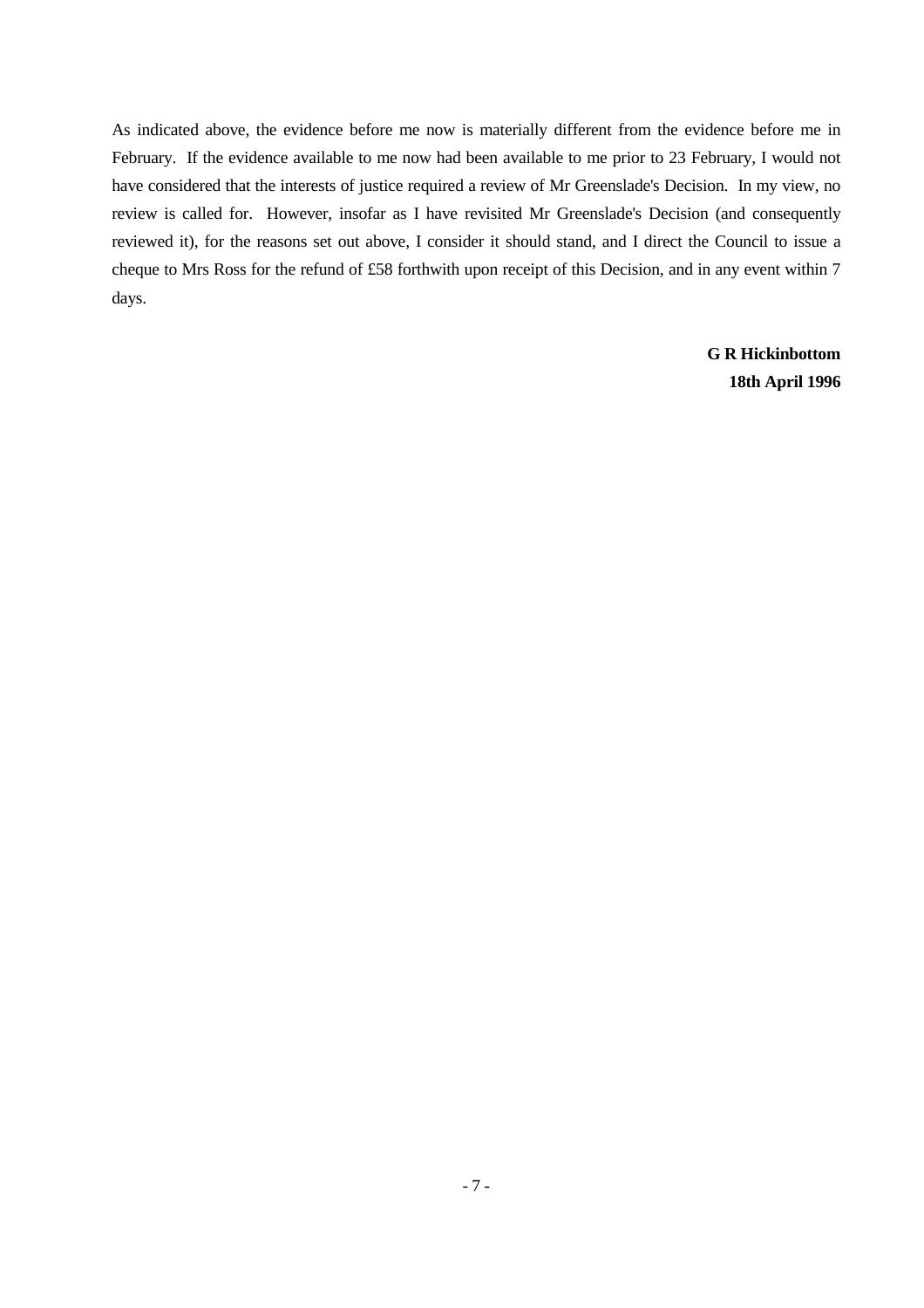# GUIDELINES FOR REVIEW OF AN ADJUDICATOR'S DECISION UNDER REGULATION 11 OF THE ROAD TRAFFIC (PARKING ADJUDICATORS) (LONDON) REGULATIONS 1993

# From Cheryl Ross -v- The London Borough of Enfield (23 February 1996)

- The grounds for review under Regulation 11 are very restricted in scope. This itself is a 1. reflection of the general adjudication scheme set up by the 1991 Act, which is to provide a relatively cheap and expeditious appeal from a refusal of an authority to accept a car owner's representations against a penalty. Whilst the high levels of feeling amongst motorists which parking "tickets" can engender cannot be underestimated - and of course the sums of money involved are not negligible, particularly when clamping or towing away is involved - the appeal procedure was and is designed to be appropriate and proportional to the subject matter involved. An inherent part of the scheme is to ensure that the adjudicator's decision is final and conclusive, save in very exceptional cases. It is clear from the narrow grounds set out in Regulation 11 (and the general scheme of the Act) that reviews will be rare.
- It is certainly clear that a party is not able to seek a review of a decision merely because that  $2.$ party believes the decision is wrong. Further, each appeal depends upon its own facts. This may result in decisions which appear to be inconsistent on their face, because the decisions may be based on very different evidence. Mere apparent inconsistency of decisions does not mean that either decision is wrong, and is certainly not in itself a ground of review.
- 3. Furthermore, where a car owner produces evidence at a personal hearing of an appeal, it will not be in every case that a review will be allowed where the adjudicator proceeds to come to a decision without giving the authority an opportunity to respond to the evidence, the authority (quite understandably and sensibly) having decided not to appear personally at the appeal. That will be so even where the authority has asked for an opportunity to respond to any evidence produced by an appellant at a hearing at which the authority is not represented. The interests of justice will not in every such case require an adjudicator to adjourn the appeal or, if he does not, a review. Whether they do, will depend upon the circumstances of each case.
- $\overline{4}$ . In considering whether or not to review a particular decision, weight has to be given to the fact that the scheme of the 1991 Act - although decriminalised - is penal in nature. Therefore, in considering whether or not to review a decision at the request of the enforcing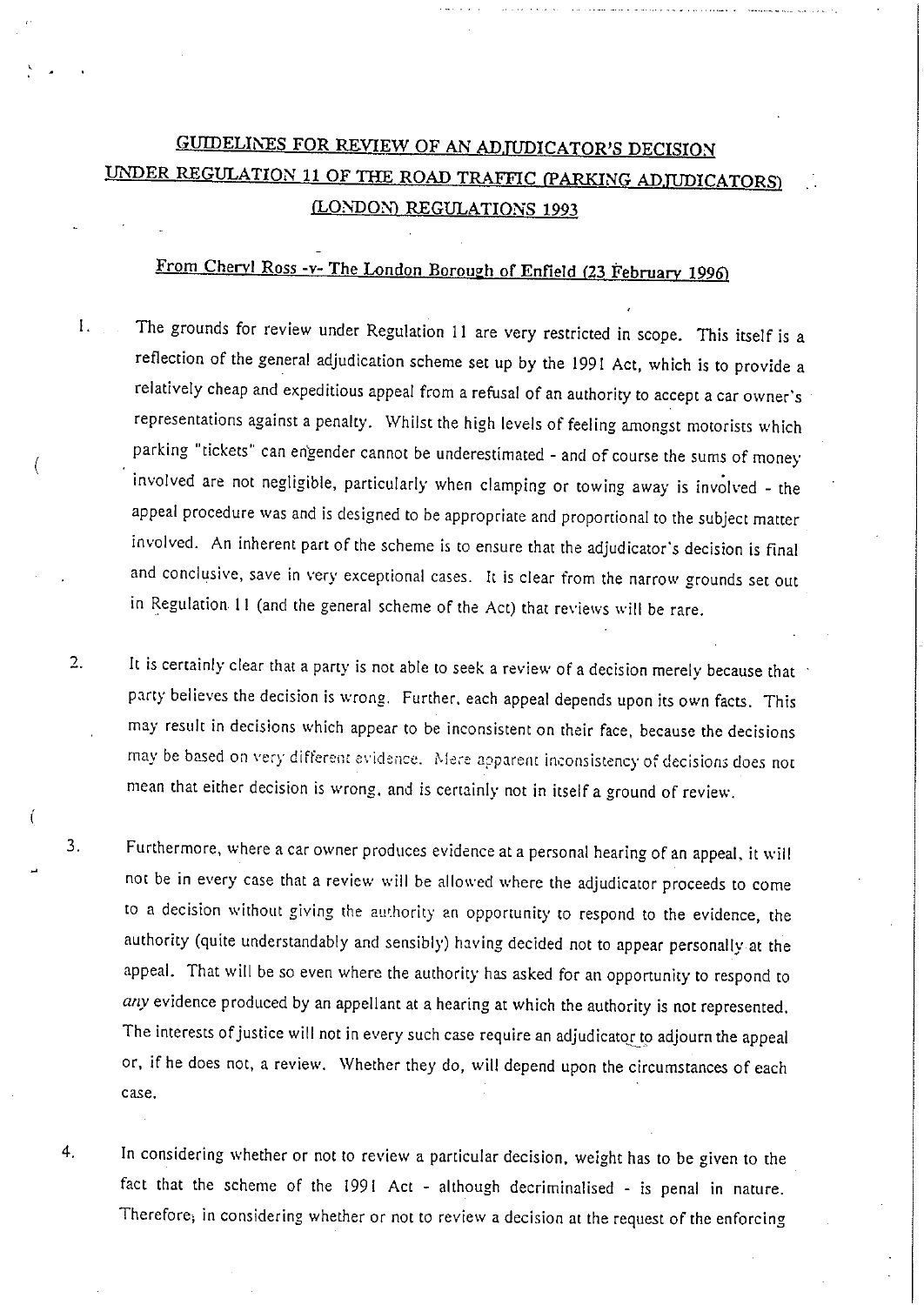authority, an adjudicator must bear in mind that a review of a decision that no penalty is payable results in the owner being placed in what would be called "double jeopardy" in a criminal case: that is, the owner having successfully avoided the penalty before the adjudicator, a review revives his potential liability for that penalty. That is the reason why many authorities seeking a review do so expressly on the basis that, if they are successful, they will in any event not pursue the owner for any penalty. Such a course is a sensible and proper one, and it enables an authority to seek the review of a decision, which (for example) may have wider implications for it, without imposing the burden of double jeopardy upon the owner in the particular case in which a point is raised.

The basis upon which an authority is able to seek a review under the grounds set out in Regulation 11(1)(a)-(d) are narrow and well-defined. With regard to the ground in Regulation 11(1)(e), whether the interests of justice require a review will depend upon the circumstances of any specific case. However, the statutory language - in context - is clearly restrictive.

In a case with ramifications wider than simply a single PCN, the review of a decision may be allowed. Where a party indicates an intention to judicially review a decision in the High Court, again that may be a circumstance in which a review under Regulation 11 will be ordered. If a party misleads an adjudicator, the interests of justice may demand a review of the ultimate decision (even where the case does not fall within Regulation  $11(1)(c)$  or (d)). These circumstances are not intended to be exhaustive or limit in any way the categories of case in which a review may be ordered under sub-paragraph (e): each case will depend upon its own facts. Nevertheless, the interests of justice will require the review of an adjudicator's decision in only very rare cases. Any authority considering a possible application under Regulation 11(1) should bear this in mind.

Again because of the penal nature of the statutory scheme, the review of a decision may be required at the request of an appellant where it might not be required at the request of an authority. For example, when deciding under Regulation 11(1)(c) whether the existence of new evidence could or could not have been reasonably known of or foreseen, the test of reasonableness may be less onerous for an appellant than for an authority, who should understand fully the implications of the statutory scheme and who will be familiar with the type of evidence adjudicators expect to see. This is not to suggest that there is not "a level playing field" for appellants and authorities, but rather it is a necessary corollary of the different roles played by an appellant and an authority in an appeal under the statutory scheme.

5.